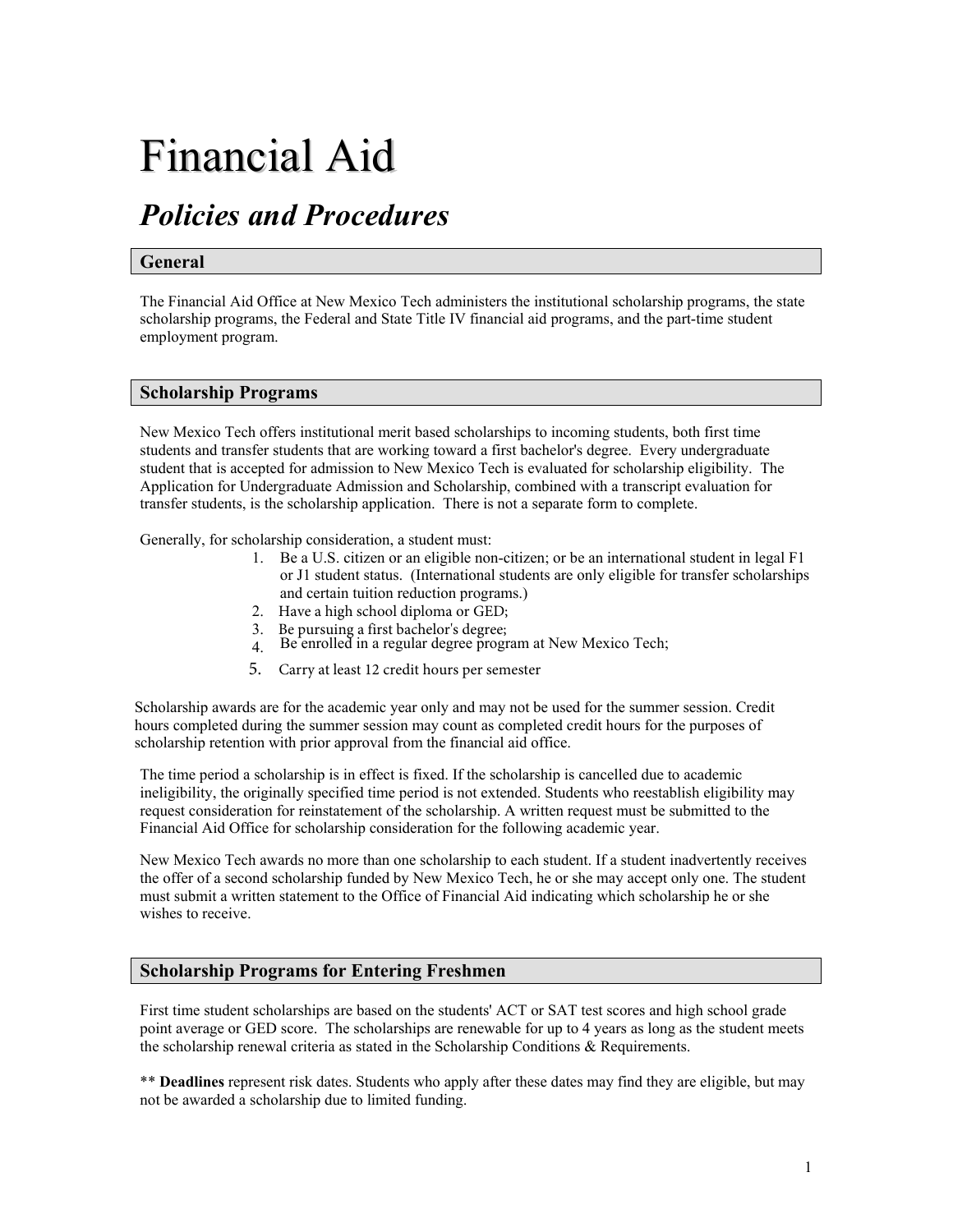The scholarship rates listed below are effective for students who began attending New Mexico Tech Fall semester of 2002 or later. These rates do not apply retroactively to New Mexico Tech scholarship recipients who began attending earlier.

**Additional Information:** All first-time scholarships require the student to be a U.S. citizen or permanent resident and be enrolled full time (12 hours or more per semester)

| <b>Scholarship</b>  | <b>Eligibility</b>                                                                                                   | <b>AmountDuration of Award</b> | <b>How to Apply</b>                                                                                                                                | <b>Deadline</b>                                                                    |         |  |  |
|---------------------|----------------------------------------------------------------------------------------------------------------------|--------------------------------|----------------------------------------------------------------------------------------------------------------------------------------------------|------------------------------------------------------------------------------------|---------|--|--|
| Gold                | <b>National Merit</b><br>Finalist<br>Certificate and<br><b>High School</b><br>GPA of 3.5                             | \$6,000/year                   | First time<br>scholarships are<br>renewable for a<br>maximum of 4<br>academic years (8<br>academic<br>semesters,<br>excluding summer<br>semesters) | Complete NMT<br>Application for<br>Undergraduate<br>Admission and<br>Scholarships. | March 1 |  |  |
|                     |                                                                                                                      |                                |                                                                                                                                                    |                                                                                    |         |  |  |
| <b>Silver</b>       | National Merit<br>Semi Finalist<br>Certificate or<br>High School<br>GPA of 3.5 and<br>ACT 30 - or<br><b>SAT 1320</b> | \$5,000/year                   | Same as above                                                                                                                                      | Same as above                                                                      | March 1 |  |  |
|                     |                                                                                                                      |                                |                                                                                                                                                    |                                                                                    |         |  |  |
| <b>Presidential</b> | High School<br>GPA of 3.25<br>and ACT 27 - or<br><b>SAT 1200</b>                                                     | \$4,000/year                   | Same as above                                                                                                                                      | Same as above                                                                      | March 1 |  |  |
|                     |                                                                                                                      |                                |                                                                                                                                                    |                                                                                    |         |  |  |
| Copper              | <b>High School</b><br>GPA of 3.0 and<br>ACT - 23 - or<br><b>SAT 1050</b>                                             | $$2,000$ /year                 | Same as above                                                                                                                                      | Same as above                                                                      | March 1 |  |  |

## **Scholarship Programs for Transfer Students**

Scholarship eligibility for transfer students is based on the number of credit hours the student is transferring in and the student's cumulative college grade point average. These scholarships are renewable with the maximum length being 3 years. The length of time of the scholarship offer for transfer students depends on how many transfer credit hours are being applied toward the student's degree program.

\*\* **Deadlines** represent risk dates. Students who apply after these dates may find they are eligible, but may<sup>2</sup> not be awarded a scholarship due to limited funding.

**Additional Information**: All transfer scholarships require the student be enrolled full-time (12 hours or more per semester) and transferring from a U.S. college or University. The student must also be either a U.S. citizen or permanent resident or an international student in legal F1 or J1 student status.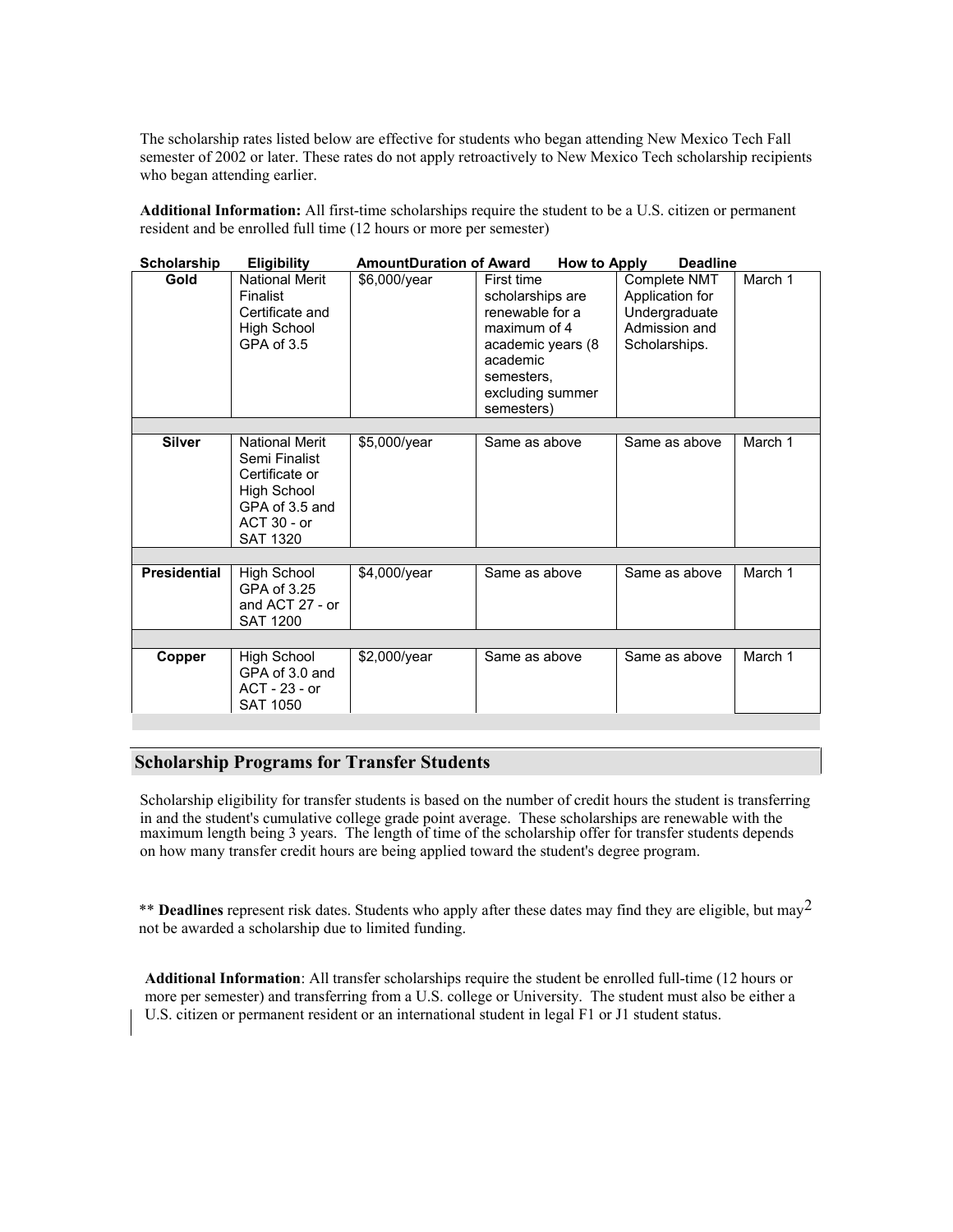| <b>Scholarship</b>        | <b>Eligibility</b>                                                                                           | <b>Amount</b> | <b>Duration of Award</b>                                                                                                                                                                           | How to Apply                                                                      | <b>Deadline</b> |
|---------------------------|--------------------------------------------------------------------------------------------------------------|---------------|----------------------------------------------------------------------------------------------------------------------------------------------------------------------------------------------------|-----------------------------------------------------------------------------------|-----------------|
| <b>Phi Theta</b><br>Kappa | Certificate verifying<br>PTK membership<br>and 3.5 cumulative<br>college GPA and 45<br>transfer credit hours | \$6,000/year  | Transfer<br>scholarships are<br>renewable based on<br>transfer credit<br>accepted, but<br>cannot exceed a<br>maximum of three<br>academic years (six<br>academic<br>semesters,<br>excluding summer | Complete NMT<br>Application for<br>Undergraduate<br>Admission and<br>Scholarships | April 1         |
|                           |                                                                                                              |               |                                                                                                                                                                                                    |                                                                                   |                 |
| <b>Transfer</b>           | 3.5 cumulative                                                                                               | \$5,000/year  |                                                                                                                                                                                                    |                                                                                   | April 1         |
| <b>Excel</b>              | college GPA and 30                                                                                           |               | Same as above                                                                                                                                                                                      | Same as                                                                           |                 |
|                           | transfer credit hours                                                                                        |               |                                                                                                                                                                                                    | above                                                                             |                 |
|                           |                                                                                                              |               |                                                                                                                                                                                                    |                                                                                   |                 |
| <b>Tech</b>               | 3.25 cumulative                                                                                              | \$4,000/year  |                                                                                                                                                                                                    |                                                                                   | April 1         |
| <b>Transfer</b>           | college GPA and 30                                                                                           |               | Same as above)                                                                                                                                                                                     | Same as                                                                           |                 |
|                           | transfer credit hours                                                                                        |               |                                                                                                                                                                                                    | above                                                                             |                 |
|                           |                                                                                                              |               |                                                                                                                                                                                                    |                                                                                   |                 |
| <b>Regents</b>            | 3.0 cumulative                                                                                               | \$2,000/year  |                                                                                                                                                                                                    |                                                                                   | April 1         |
|                           | college GPA and 30<br>transfer credit hours                                                                  |               | Same as above                                                                                                                                                                                      | Same as<br>above                                                                  |                 |

# **Scholarship/Tuition Reduction Programs for Non-Residents**

Students that are not residents of the state of New Mexico may qualify for a Tuition Reduction Program. These programs are treated as scholarships, meaning that the student can only receive either a tuition reduction or one of the cash scholarships awarded to first time or transfer students.

\*\* **Deadlines** represent risk dates. Students who apply after these dates may find they are eligible, but may not be awarded a scholarship due to limited funding.

**Additional Information**: All first-time scholarships require the student to be a U.S. citizen or permanent resident and be enrolled full time (12 hours or more per semester) - **Transfer students** must be transferring from a U.S. college or University. There are a limited number of awards available under each of these programs. **Note**: You may be eligible for one of these awards, but not be offered one if all available awards have been made for the year.

Please see the Entering Freshmen and Transfer Student Scholarship sections for other scholarship programs. New Mexico Tech awards no more than one scholarship to each student. If you inadvertently receive the offer of a second scholarship funded by New Mexico Tech, you may accept only one.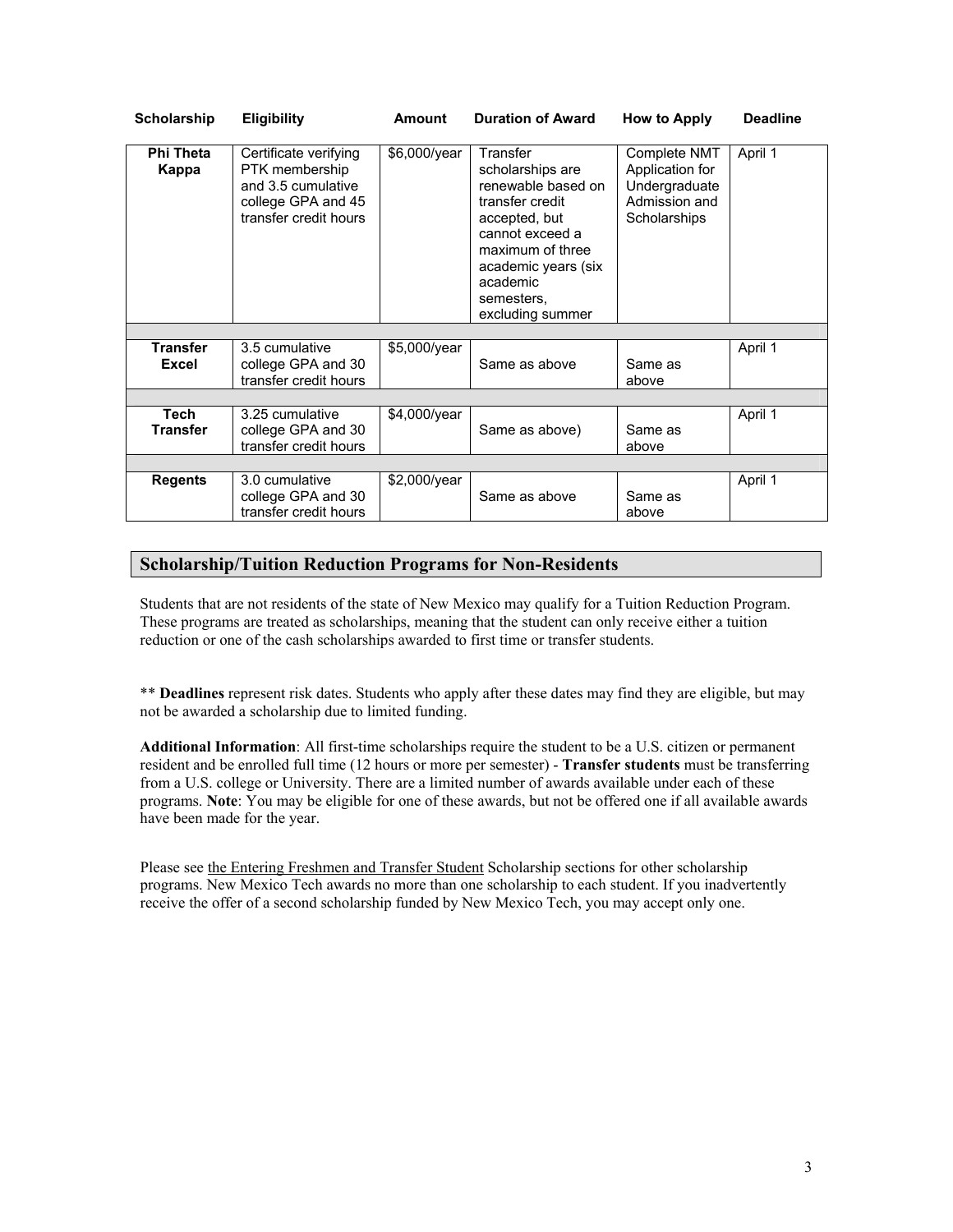| Scholarship/<br><b>Tuition Reduction</b><br>Program  | <b>Eligibility</b>                                                                                                                                                                                                                                                                                                                         | Amount                                                                                               | <b>Duration of Award</b>                                                                                                                                                     | How to Apply                                                                                                                         | <b>Deadline</b>             |
|------------------------------------------------------|--------------------------------------------------------------------------------------------------------------------------------------------------------------------------------------------------------------------------------------------------------------------------------------------------------------------------------------------|------------------------------------------------------------------------------------------------------|------------------------------------------------------------------------------------------------------------------------------------------------------------------------------|--------------------------------------------------------------------------------------------------------------------------------------|-----------------------------|
| Competitive<br><b>Scholarship</b>                    | Non residents who are first<br>time students with High<br>School GPA of 3.25 and<br>ACT 27 or SAT 1200<br>or<br>Transfer student with a 3.5<br>College GPA and 30<br>college credits                                                                                                                                                       | \$700 stipend and maximum of 4<br>Pay resident<br>tuition rates<br>instead of non-<br>resident rates | First time scholarships<br>are renewable for a<br>academic years (8<br>academic semesters.<br>excluding summer<br>semesters)<br>Transfer scholarships<br>are renewable based | Complete NMT March 1 for<br>Application for First time<br>Undergraduate Students<br>Admission and April 1 for<br><b>Scholarships</b> | Transfer<br><b>Students</b> |
| (CORE)                                               | Colorado residents, first<br>Colorado Reciprocity time and transfer students<br>No specific gpa or test<br>score requirement                                                                                                                                                                                                               | Pay resident<br>tuition rates<br>instead of non-<br>resident rates                                   | lon transfer credit<br>accepted but cannot<br>exceed a maximum of<br>three academic years<br>(six academic                                                                   |                                                                                                                                      |                             |
| Western<br>Undergraduate<br><b>Exchange</b><br>(WUE) | Residents of Alaska,<br>Arizona, California,<br>Colorado, Hawaii, Idaho,<br>Montana, Nevada, North<br>Dakota, Oregon, South<br>Dakota, Utah, Washington,<br>or Wyoming<br>8.0 GPA and 23 ACT or<br>1050 SAT<br>Transfer student with 3.0<br>GPA and 30 transfer<br>credits<br>0 positions available<br>each academic year.<br>Apply early. | Pay 150% of<br>resident tuition<br>rates instead of<br>non-resident<br>rates                         | semesters, excluding<br>summer semesters)                                                                                                                                    |                                                                                                                                      |                             |

# **State Scholarship Programs for New Mexico Residents**

State of New Mexico scholarships are regulated by New Mexico Administrative Code and administered by the institutions in New Mexico such as New Mexico Tech. Students must be legal residents of the state of New Mexico to qualify for these scholarships.

New Mexico Tech is the only state university that stacks the New Mexico Legislative Lottery Scholarship *on top of* any other scholarship awarded by the university.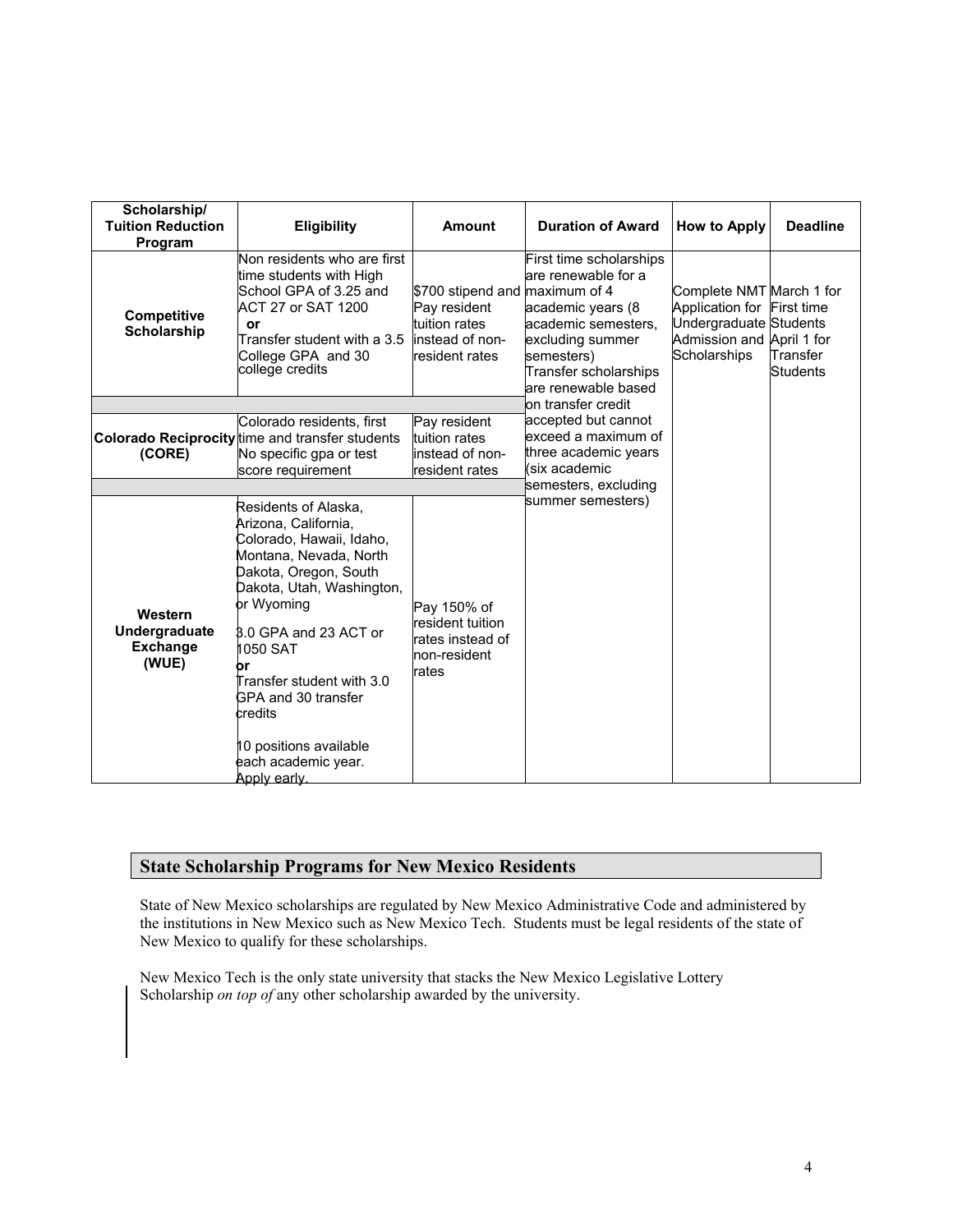| Scholarship                             | Eligibility                                                                                                                                                                                                                                                                                                                                                                                                                                                         | <b>Amount</b>                                                                                                                       | <b>Duration of Award</b>                                                                                                                                                                                                                                                  | <b>How to Apply</b>                                                                                                                                                                                                                    | <b>Deadline</b> |
|-----------------------------------------|---------------------------------------------------------------------------------------------------------------------------------------------------------------------------------------------------------------------------------------------------------------------------------------------------------------------------------------------------------------------------------------------------------------------------------------------------------------------|-------------------------------------------------------------------------------------------------------------------------------------|---------------------------------------------------------------------------------------------------------------------------------------------------------------------------------------------------------------------------------------------------------------------------|----------------------------------------------------------------------------------------------------------------------------------------------------------------------------------------------------------------------------------------|-----------------|
|                                         |                                                                                                                                                                                                                                                                                                                                                                                                                                                                     |                                                                                                                                     |                                                                                                                                                                                                                                                                           |                                                                                                                                                                                                                                        |                 |
| <b>NM Lottery</b><br><b>Scholarship</b> | NM resident<br>graduated from a<br>NM High School<br>and enrolled at<br>NMT the semester<br>immediately<br>following High<br><b>School Graduation</b><br>or GED completion.<br>Must earn 15 credit<br>hours with a GPA<br>of 2.5 the first<br>semester, OR<br>Transfer students<br>who are receiving<br>this scholarship at<br>another NM<br>college.                                                                                                               | Determined by<br>New Mexico<br>Higher<br>Education<br>Department<br>June 1st each<br>year.                                          | Awarded beginning<br>with second<br>semester of<br>enrollment.<br>Renewable for a<br>maximum of 7<br>academic<br>semesters,<br>excluding summer<br>semester.<br><b>Transfer students</b><br>can receive a<br>maximum of 7<br>semesters at all<br>NM colleges<br>attended. | Automatically<br>Awarded for first<br>time students.<br>Transfer<br>students need<br>to have the<br>previous college<br>send a New<br>Mexico<br>Scholarship<br>Transcript to the<br>New Mexico<br><b>Tech Financial</b><br>Aid Office. | None            |
|                                         |                                                                                                                                                                                                                                                                                                                                                                                                                                                                     |                                                                                                                                     |                                                                                                                                                                                                                                                                           |                                                                                                                                                                                                                                        |                 |
| <b>New Mexico</b><br><b>Scholars</b>    | NM resident<br>graduated from a<br>NM High School<br>and who enrolls in<br>an eligible<br>institution by the<br>end of his twenty-<br>first year. ACT<br>score of 25 or SAT<br>score of 1140 or<br>graduated in the<br>top 5% of student's<br>high school<br>graduating class.<br>Total combined<br>family income of no<br>more than \$60,000<br>per year. If more<br>than one family<br>member in college,<br>the total family<br>income shall be<br>determined by | Full tuition,<br>required fees,<br>books as<br>determined<br>from the<br><b>Financial Aid</b><br>Office's cost<br>of<br>attendance. | Renewed annually<br>until recipient has<br>received four<br>annual scholarship<br>awards or has<br>graduated.                                                                                                                                                             | Must file a<br>FAFSA and<br>submit copies of<br>Federal tax<br>return transcript<br>to determine<br>eligibility.<br>Automatically<br>awarded.                                                                                          | None            |

NMHED.

 $\begin{array}{c} \hline \end{array}$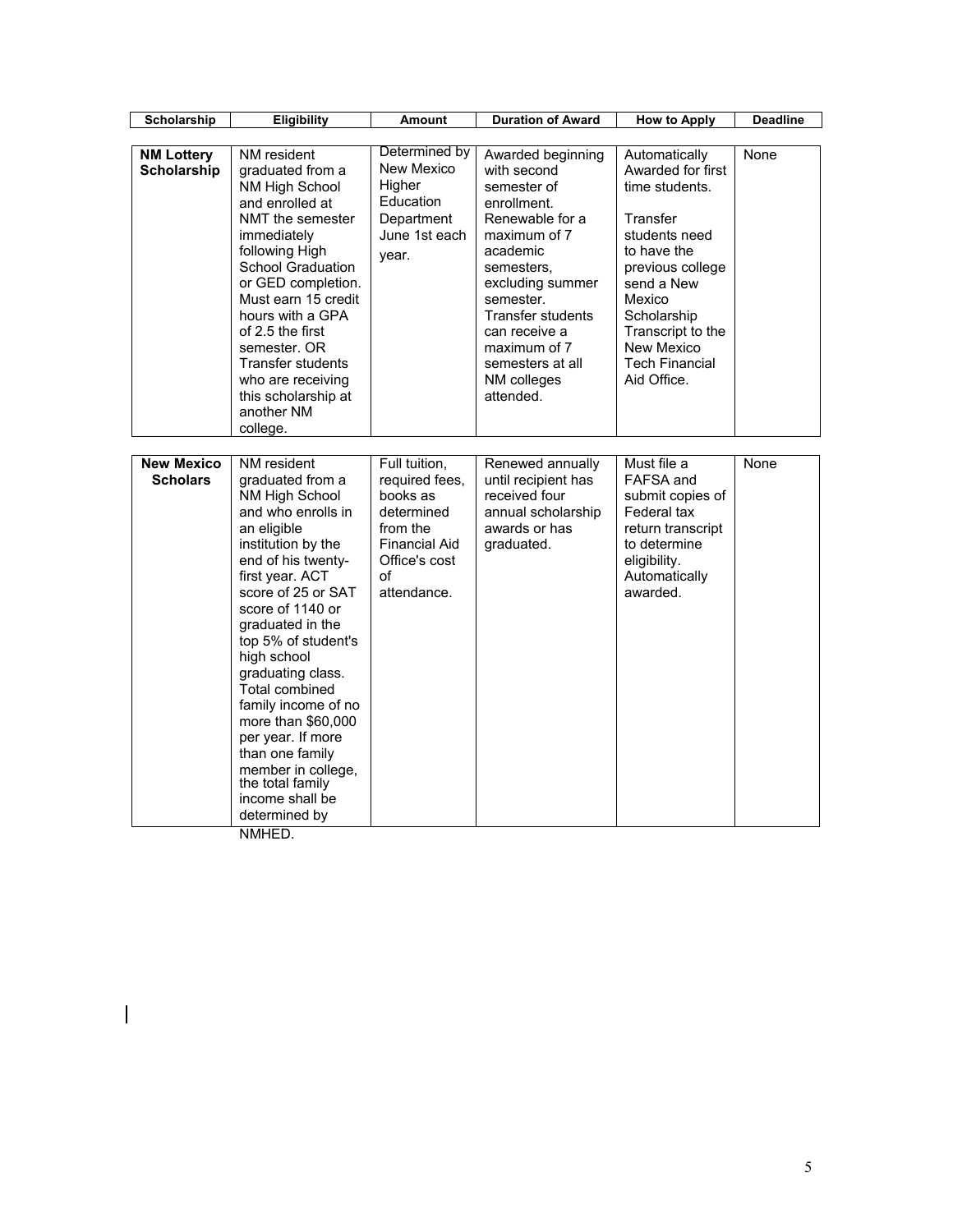# **Scholarship Conditions and Requirements**

#### CUMULATIVE GRADE POINT AVERAGE REQUIRED FOR RETENTION OF SCHOLARSHIP

|                        | Gold<br>Silver<br><b>PTK</b><br><b>Transfer Excel</b> | Endowed<br><b>NM Scholars</b><br>International<br>Competitive* | Presidential<br><b>Tech Transfer</b><br>Competitive<br>(U.S. Citizens) | Copper<br><b>Minerals</b><br>Regents<br><b>CORE</b><br>WUE<br>NM Lottery** | <b>Bronze</b> |
|------------------------|-------------------------------------------------------|----------------------------------------------------------------|------------------------------------------------------------------------|----------------------------------------------------------------------------|---------------|
| <b>GPA</b> Requirement | 3.25                                                  | 3.00                                                           | 3.00                                                                   | 2.50                                                                       | 2.00          |

#### **CATEGORY OF SCHOLARSHIPS**

Students must earn 24 credit hours in the academic year (fall & spring), in addition to the above GPA requirements, to meet retention criteria. Credit hours completed during the summer semester may count toward scholarship reinstatement with a request submitted to the Financial Aid Office at the end of the summer semester.

#### **Retention of Award**

| 1.             | Scholarship recipients must maintain a minimum of twelve (12) credit hours of<br>coursework for each fall and spring semester. *International Competitive recipients must<br>maintain fifteen (15) credit hours per semester. Grades of U, $F, W, I$ , and audits do not $\qquad$<br>count as completed credits for scholarship retention purposes. |
|----------------|-----------------------------------------------------------------------------------------------------------------------------------------------------------------------------------------------------------------------------------------------------------------------------------------------------------------------------------------------------|
|                | 2. Scholarship eligibility is reviewed yearly at the end of the spring semester. (If a student<br>attends summer school, eligibility will be reviewed again at the end of the summer<br>semester to ensure GPA requirements are maintained.                                                                                                         |
| 3 <sub>1</sub> | Inability to meet minimum requirements by the end of the spring semester will result in<br>scholarship loss for the following academic year.                                                                                                                                                                                                        |
| 4.             | Students who lose scholarship eligibility may submit a written appeal (by<br>the posted deadline) of extenuating circumstances with appropriate documentation.                                                                                                                                                                                      |
|                | 5. If a Scholarship is cancelled for academic ineligibility and the student later regains<br>eligibility, it is the student's responsibility to request reinstatement of the scholarship.<br>Renewal of a scholarship is made only if the originally specified consecutive time period<br>has not expired.                                          |
|                | 6. Reinstatement requests are only accepted after the spring and summer semesters.                                                                                                                                                                                                                                                                  |
| 7.             | Competitive Scholarships, CORE, and WUE program participants will lose their<br>respective awards if the established retention criteria are not met and no scholarship<br>replacement will be offered. The student's tuition rate will revert to non-resident status                                                                                |
|                | Note: Students awarded the Competitive Scholarship or who are participating in the CORE and<br>WUE programs are not eligible to establish New Mexico residency.                                                                                                                                                                                     |

#### **New Mexico Legislative Lottery Scholarship**

The New Mexico Legislative Lottery Scholarship is renewable for up to seven (7) semesters with the following conditions/requirements: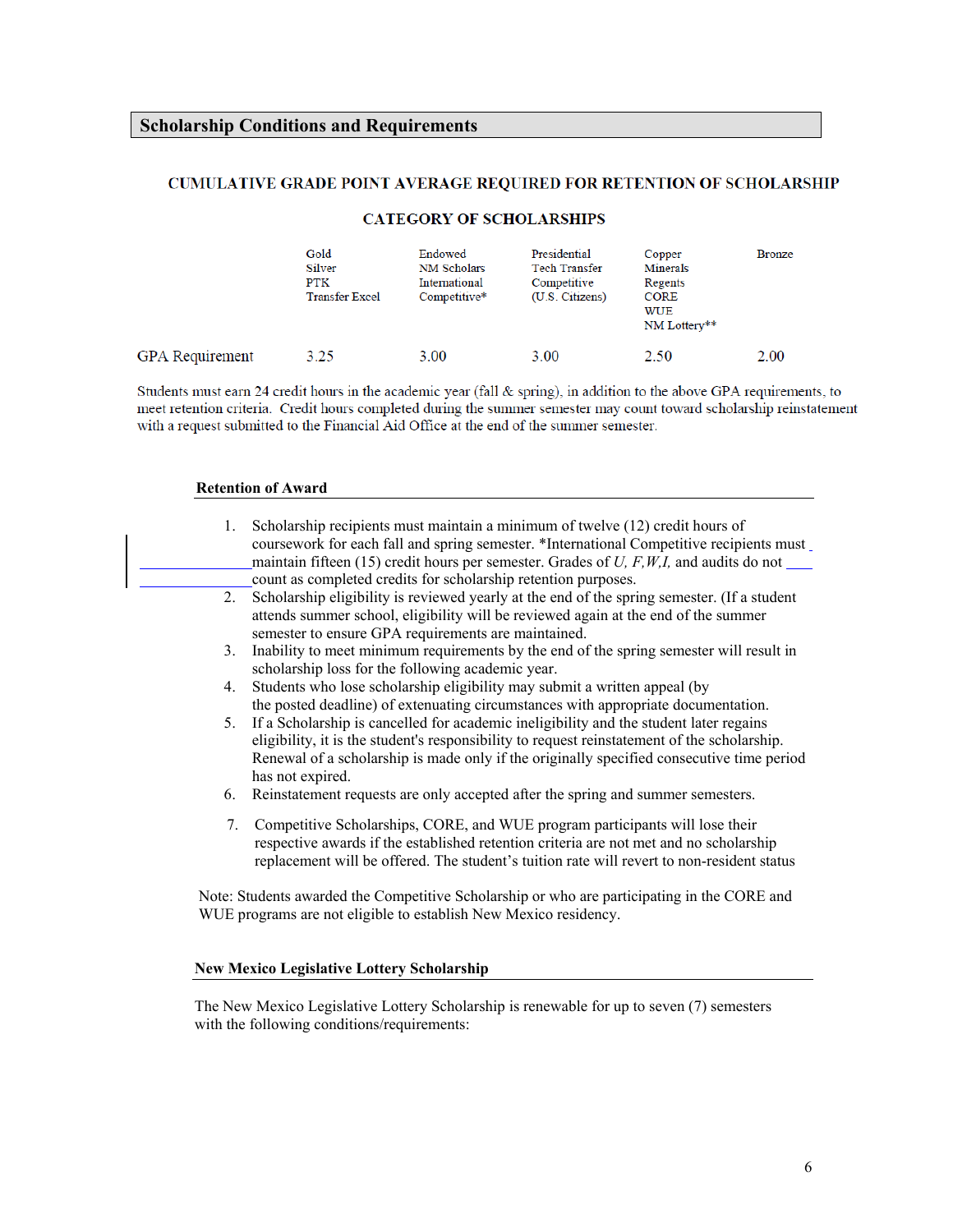- 1. Successfully complete the first semester (eligibility semester) with 15 credit hours and a GPA of 2.5. Grades of *U,F,W,I* and audits do not count as completed credits for scholarship retention purposes.
- 2. Completion of 15 credit hours with a cumulative GPA of 2.5 each semester thereafter.
- 3. Scholarship eligibility is reviewed at the end of each semester.
- 4. Appeals will not be accepted for failure to meet first semester requirements. All other appeals will be held to state regulations.

Questions concerning scholarship criteria should be directed to the New Mexico Tech Financial Aid Office at 1-800-428-TECH, ext. 2 or Financial Aid@admin.nmt.edu

# **Federal and State Title IV Financial Aid**

Disclosure: Title IV financial aid programs are regulated by The Higher Education Act of 1965 as amended. Any information that is not included in the following policies may be found directly in the HEA.

To apply for funding from the Federal and/or State Title IV Financial Aid programs, students must complete the Free Application for Federal Student Aid (FAFSA). Some applications are selected for verification and require additional documents be submitted. The financial aid office will notify the student if additional paperwork is needed.

Verification requirement: The Central Processing System selects approximately 30% of all financial aid applications for verification. New Mexico Tech verifies all of the applications selected for verification by CPS. The Director of Financial Aid reserves the right to select additional files for verification. If an application has been selected for verification the student must submit the following documents:

- 1) Verification worksheet
- 2) Student's Federal Tax Return Transcript from the IRS
- 3) Parents' Federal Tax Return Transcript from the IRS (if applicable)
- 4) Other documentation requested by the Financial Aid Office.

Verification must be completed before a financial aid package will be calculated for the student. If the student is no longer enrolled, the verification must be completed within timelines established by the U.S. Department of Education.

**New Mexico Tech's Title IV code** for federal financial aid applications is **002654**.

#### **Grants**

Additional Information: Grants do not require repayment by the students unless the student completely withdraws from school during the semester. Amount based on federal guidelines and allocations. *See note below.* 

| Grant               | <b>Eligibility</b> | Amount             | <b>Duration of Award</b>             | <b>How To Apply</b> | ∣Deadline I |
|---------------------|--------------------|--------------------|--------------------------------------|---------------------|-------------|
|                     |                    |                    |                                      |                     |             |
| <b>Federal Pell</b> | Undergraduate      | Up to $$5,730$ per | While pursuing first Complete FAFSA* |                     | May         |
| Grant               | students with      | academic year      | undergraduate                        |                     |             |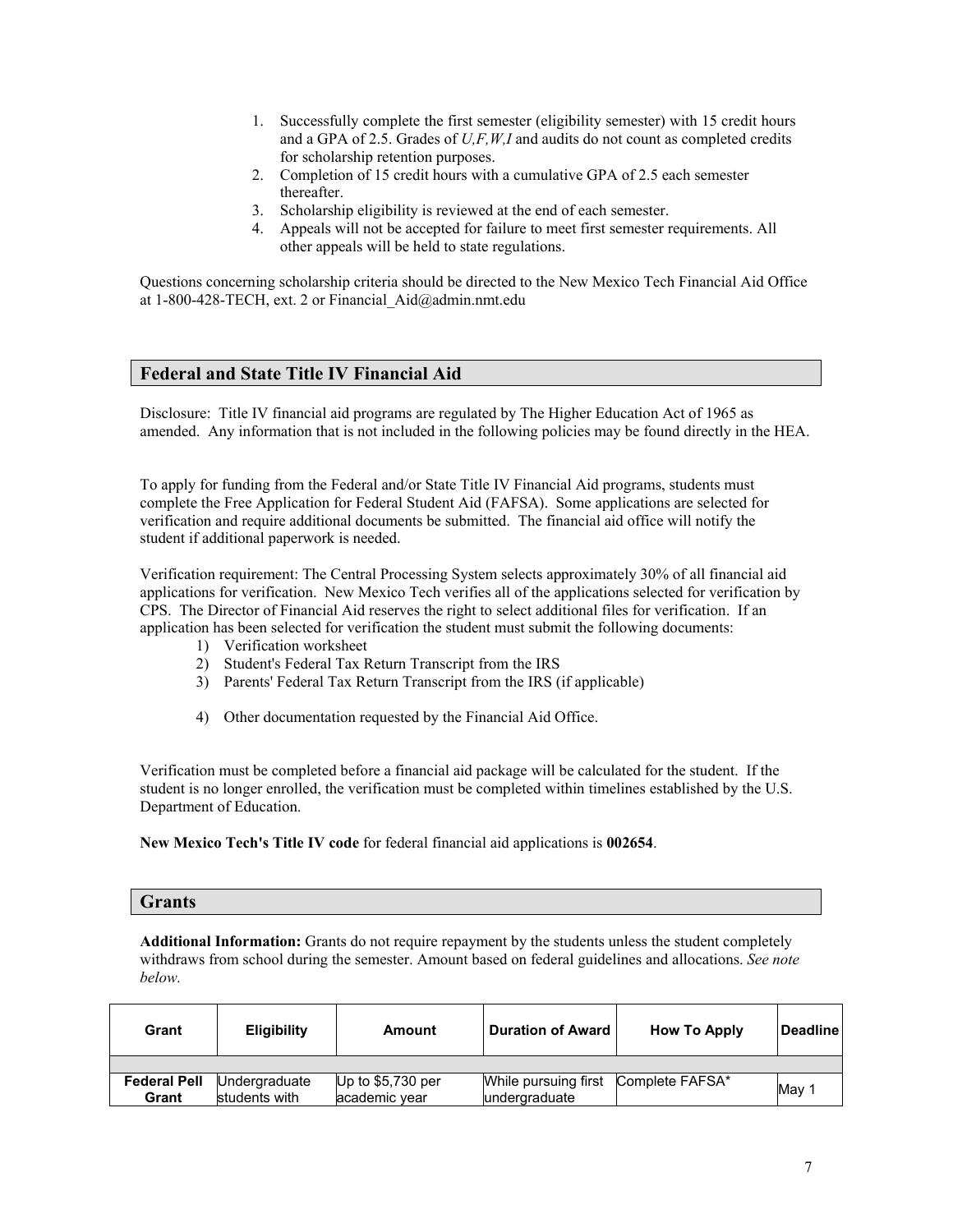|                                                                                            | demonstrated<br>need                                                                            | determined by Federal degree<br>allocation                                             |                                | Supplemental Application<br>form annually |       |
|--------------------------------------------------------------------------------------------|-------------------------------------------------------------------------------------------------|----------------------------------------------------------------------------------------|--------------------------------|-------------------------------------------|-------|
|                                                                                            |                                                                                                 |                                                                                        |                                |                                           |       |
| Federal<br><b>Supplemental</b><br><b>Educational</b><br>Opportunity<br><b>Grant (SEOG)</b> | Undergraduate<br>students with<br>demonstrated<br>need, priority to<br>Pell Grant<br>recipients | Up to $$4,000$ per<br>academic year, subject undergraduate<br>to availability of funds | While pursuing first<br>degree | Complete FAFSA*<br>annually               | May 1 |
|                                                                                            |                                                                                                 |                                                                                        |                                |                                           |       |
| <b>New Mexico</b><br><b>State Student demonstrated</b>                                     | Undergraduate<br>students with<br>Incentive Grant need who are NM<br>residents                  | Up to $$2,500$ per<br>academic year, subject undergraduate<br>to availability of funds | While pursuing first<br>degree | Complete FAFSA*<br>annually               | May 1 |

Note: Satisfactory academic progress must be maintained by each student in order to maintain eligibility for any financial aid program (grants, work-study, loans).

[\\*FAFSA](http://www.fafsa.ed.gov/) is the Free Application for Federal Student Aid. New Mexico Tech's Title IV code for federal financial aid applications is 002654.

\*\* Deadlines represent risk dates. Students who apply after these dates may find they are eligible, but may not be awarded certain types of aid due to limited funding.

#### **Work-Study**

**Additional Information:** Employment on campus in various offices or departments. Student finds own job. Money goes to student in form of paycheck. This award does not guarantee a job. *See note below.*

| <b>Work Study</b>                      | <b>Eligibility</b>                                                              | <b>Amount</b>                                                      | <b>Duration of</b><br>Award                                 | <b>How To Apply</b>            | <b>Deadline</b> |
|----------------------------------------|---------------------------------------------------------------------------------|--------------------------------------------------------------------|-------------------------------------------------------------|--------------------------------|-----------------|
| <b>Federal Work</b><br>Study (FWS)     | Undergraduate<br>and graduate<br>students with<br>demonstrated<br>need          | Varies with<br>need. Paid per<br>hour, usually<br>minimum<br>wage. | While pursuing<br>an<br>undergraduate or<br>graduate degree | Complete<br>FAFSA*<br>annually | May 1           |
| <b>New Mexico</b><br><b>Work Study</b> | Undergraduate<br>and graduate<br>students who<br>are New<br>Mexico<br>residents | Varies with<br>need. Paid per<br>hour, usually<br>minimum<br>wage. | While pursuing<br>an<br>undergraduate or<br>graduate degree | Complete<br>FAFSA*<br>annually | May 1           |

Note: Satisfactory academic progress must be maintained by each student in order to maintain eligibility for any financial aid program (grants, work-study, loans).

[\\*FAFSA](http://www.fafsa.ed.gov/) is the Free Application for Federal Student Aid. New Mexico Tech's Title IV code for federal financial aid applications is 002654.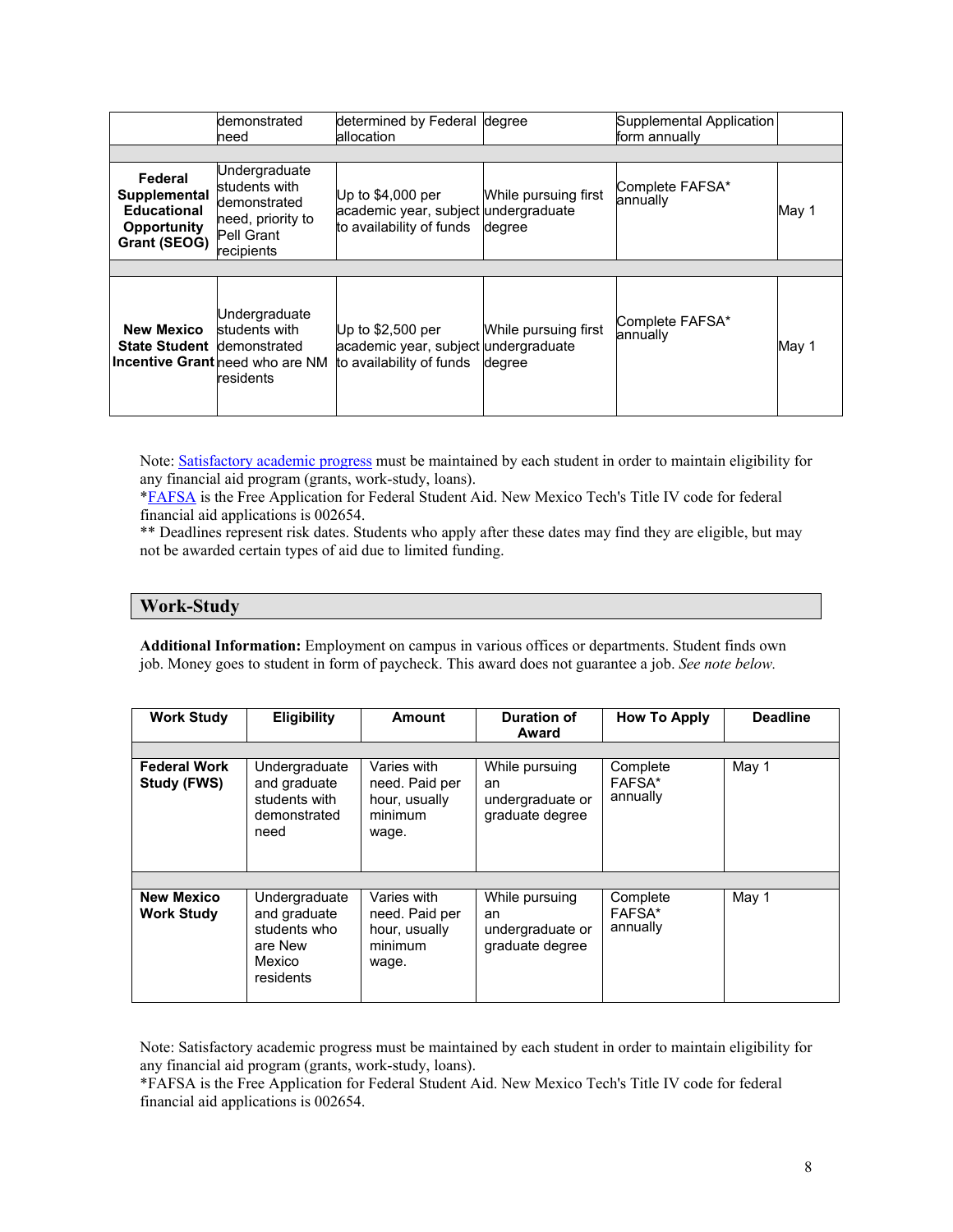**\*\* Deadlines represent risk dates. Students who apply after these dates may find they are eligible, but may not be awarded certain types of aid due to limited funding.**

**Perkins Loan** - Principal and interest are deferred while student is enrolled at least half time. Interest rate is locked at 5%. *See Note 1 below.*

**Federal Subsidized Stafford Loan** - Principal is deferred and interest is paid (subsidized) by government while student is enrolled at least half time. Interest rate adjusted annually on July 1. *See Note 1 below.*

**Federal Unsubsidized Stafford Loan** - Principal is deferred while student is enrolled at least half time. Interest accrues while student is in school. Interest rate adjusted annually on July 1. *See Note 1 below* **Federal Parent Loan for Undergraduate Student (PLUS)** - Repayment of principal and interest begins immediately after loan is fully disbursed. Interest rate adjusted annually on July 1. *See Note 1 below.*

| Loans                                                  | <b>Eligibility</b>                                                                                    | <b>Amount</b>                                                                                                                                                                                              | <b>Duration of</b><br>Award                        | <b>How to Apply</b>         | <b>Deadline</b> |
|--------------------------------------------------------|-------------------------------------------------------------------------------------------------------|------------------------------------------------------------------------------------------------------------------------------------------------------------------------------------------------------------|----------------------------------------------------|-----------------------------|-----------------|
| <b>Perkins Loan</b>                                    | Undergraduate<br>and graduate<br>students with<br>demonstrated<br>need enrolled at<br>least half time | <b>Maximums:</b><br>Annual<br>Undergraduate-<br>\$4,000<br>Graduate-\$6,000<br>Cumulative:<br>Undergraduate-<br>\$20,000<br>Graduate-\$40,000                                                              | Annually up to<br>the maximum<br>amount<br>allowed | Complete<br>FAFSA* annually | May 1           |
| Federal                                                |                                                                                                       |                                                                                                                                                                                                            |                                                    |                             |                 |
| <b>Subsidized</b><br><b>Stafford Loan</b>              | Undergraduate<br>students with<br>demonstrated<br>need enrolled at<br>least half time                 | Annual<br><b>Maximums:</b><br>Freshman: \$3,500<br>Sophomore:<br>\$4,500 Junior:<br>\$5,500<br>Senior: \$5,500<br><b>Cumulative</b><br><b>Maximums:</b><br>Undergraduate:<br>\$23,000<br>See Note 2 below. | Annually up to<br>the maximum<br>amount<br>allowed | Complete FAFSA*<br>annually | May 1           |
|                                                        |                                                                                                       |                                                                                                                                                                                                            |                                                    |                             |                 |
| Federal<br><b>Unsubsidized</b><br><b>Stafford Loan</b> | Undergraduate<br>and graduate<br>students<br>enrolled at least<br>half time                           | In addition to<br>subsidized<br>amounts above,<br>\$2,000 in<br>unsubsidized<br>loan for<br>dependent<br>students See<br>Note 3 below                                                                      | Annually up to<br>the maximum<br>amount<br>allowed | Complete FAFSA*<br>annually | May 1           |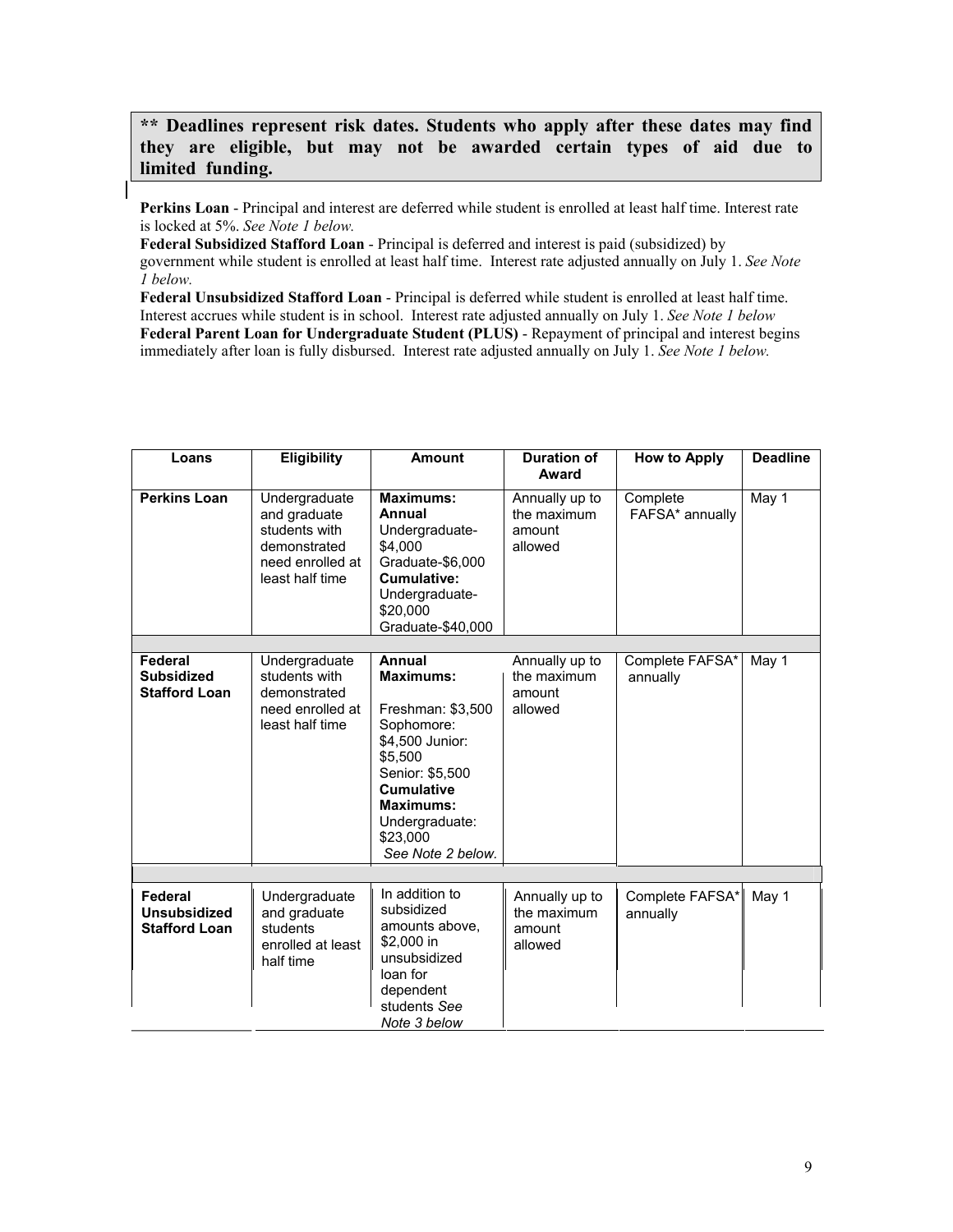| <b>Federal Parent</b><br>Loan for<br>Undergraduate<br><b>Student (PLUS)</b> | Credit-worthy<br>parent of a<br>dependent<br>student.<br>Demonstrated<br>need not<br>required | Cost of education<br>minus other aid | Annually up to<br>the maximum<br>amount<br>allowed | Complete<br>FAFSA* annually,<br>and complete<br>Parent PLUS<br>application and<br>credit check at<br>www.studentloans<br>.gov | May 1 |
|-----------------------------------------------------------------------------|-----------------------------------------------------------------------------------------------|--------------------------------------|----------------------------------------------------|-------------------------------------------------------------------------------------------------------------------------------|-------|
|                                                                             |                                                                                               |                                      |                                                    |                                                                                                                               |       |

*Note 1:* Satisfactory academic progress must be maintained by each student in order to maintain eligibility for any financial aid program (grants, work-study, loans).

*Note 2*: A student may borrow no more than the annual limit shown for his/her combined subsidized and unsubsidized Stafford Loans.

*Note 3:* Additional loan amounts may be available to independent students and to student whose parents are ineligible for the Parent Loan program.

\*FAFSA is the Free Application for Federal Student Aid. New Mexico Tech's Title IV code for federal financial aid applications is 002654.

\*\* Deadlines represent risk dates. Students who apply after these dates may find they are eligible, but may not be awarded certain types of aid due to limited funding.

Entrance Counseling requirement: All first time borrowers on the Perkins Loan and the Federal Stafford Loan programs must complete Entrance Loan Counseling before loan proceeds can be disbursed to the student or applied to the student's account. Perkins counseling can be done online at www.mappingy[our-future](http://www.fafsa.ed.gov/).org. Stafford counseling can be completed at www.studentloans.gov. For students that are borrowing both a Perkins Loan and a Stafford Loan, separate entrance counseling is required for each loan. The entrance counseling only has to be done once; if the student gets a loan the next year, they have already fulfilled the counseling requirement.

Exit Counseling requirement: Students that graduate, withdraw, or drop to less than half time enrollment are required to complete Exit Loan Counseling. Perkins counseling can be done online at www.mappingyour-future.org. Stafford counseling can be found at www.studentloans.gov. This requirement is for both the Perkins Loan and the Federal Stafford Loan programs. If a student has borrowed on both loan programs, separate exit counseling is required for each program.

#### **Satisfactory Academic Progress**

Financial Aid Offices are required to have a policy regarding Satisfactory Academic Progress. The purpose of this policy is to measure a student's academic progress in both a quantitative and qualitative way. This is done by measuring both credit hours earned and cumulative grade point average. T[o continue receiv](http://www.mapping-your-future.org/)ing [Federal and/or S](http://www.mapping-your-future.org/)tate Financial Aid, students must meet the minimum requirements set in New Mexico Tech's Satisfactory Academic Progress Policy. Be aware that these standards are not the same as New Mexico Tech's standards for academic probation and suspension.

The Satisfactory Academic Progress Policy applies to Undergraduate and Graduate students that participate in the following programs: Federal Pell Grant, Federal Supplemental Educational Opportunity Grant, New Mexico State Student Incentive Grant, Federal Work Study, New Mexico Work Study, New Mexico Non-need Work Study, Perkins Loan, Federal Stafford Loan, and PLUS loan.

To be in good standing for Financial Aid purposes, a student must earn at least 67% of the hours they have attempted with a cumulative gpa of

1.6 if you have attempted 0-29 credit hours

1.8 if you have attempted 30-59 credit hours

2.0 if you have attempted 60 hours or more.

3.0 for all graduate students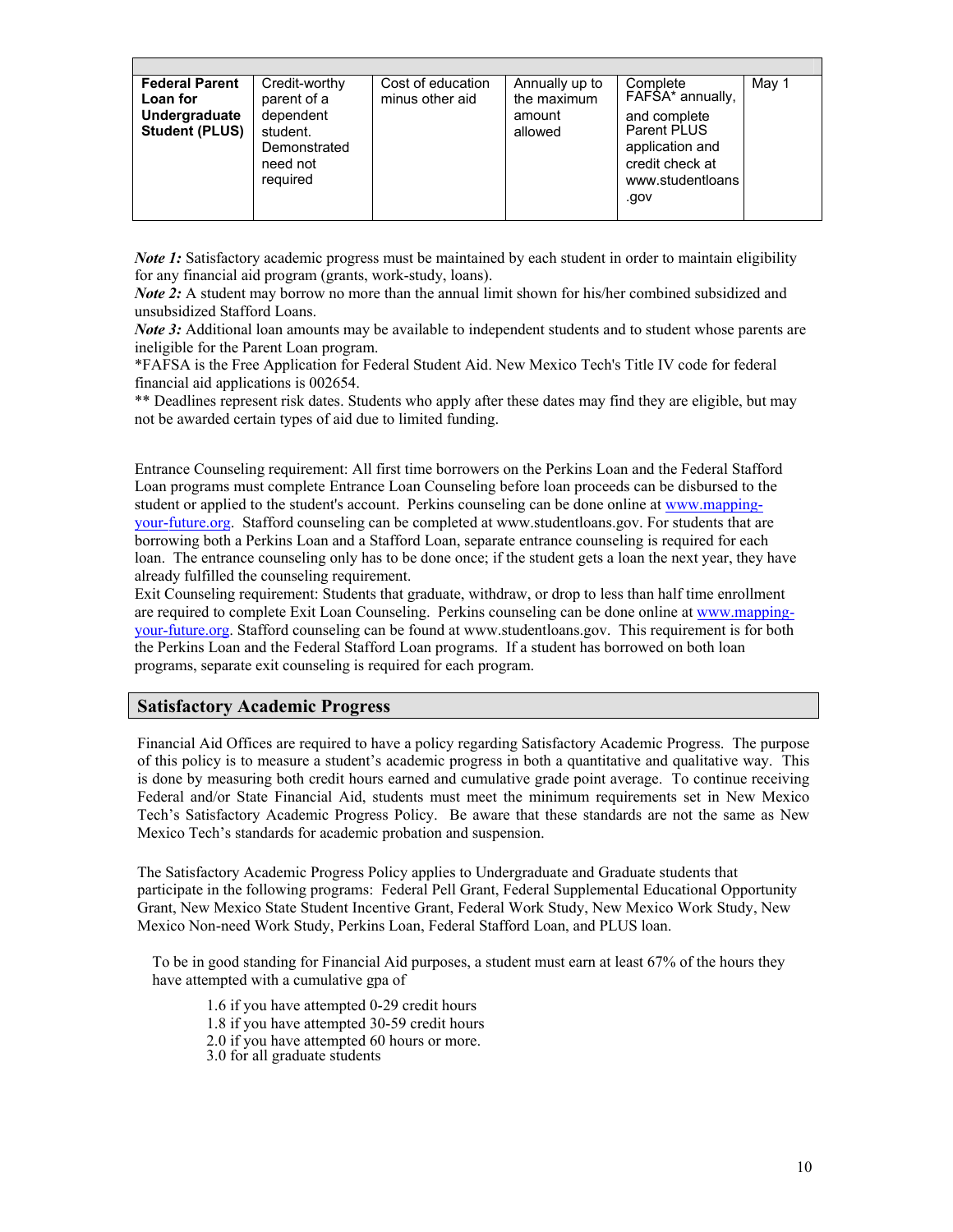If you fall below this standard you will be placed on financial aid warning for the following semester. During this semester you will still be eligible to receive aid. To get back in good standing you will need to meet the policy requirements by the end of the warning semester. If you do not meet the policy requirements by the end of the probation semester you will be placed on financial aid suspension . Once a student is on financial aid suspension, he/she is not eligible for any Federal or State Financial Aid until the standards of the Satisfactory Academic Progress Policy have been met.

There is also a maximum timeframe that a student has to complete an undergraduate degree. The maximum is 195 attempted credit hours. Once a student has reached 195 attempted credit hours, he/she will no longer be eligible for Federal or State Financial Aid. For students pursuing a second bachelor's degree, the maximum timeframe is 150% of the number of hours needed to complete the degree. This is determined through a credit evaluation done by the Registrar's Office. For instance, if the student has 140 credit hours and needs 30 hours to earn a second degree, the student will have financial aid eligibility for a maximum of 45 attempted credit hours.

Satisfactory Academic Progress is measured at the end of each semester. Summer is considered a separate semester. If a student's earned hours or cumulative gpa falls below the minimum standard indicated in the policy, he/she will be notified in writing. The student will also be notified if he/she has met the maximum timeframe.Students who are placed on Financial Aid Suspension have the right to appeal if they feel they had extenuating circumstances that affected their academic performance. The appeal must be written and submitted to the Director of Financial Aid by the deadline stated in the financial aid suspension letter.

Repeat courses count as attempted hours, but the hours can only be earned once. For example, if a student takes a 3 credit hour course one semester and earns a D the hours are counted as attempted and earned. If the student later repeats the course, the 3 hours are added to the attempted, but hours earned will not increase because of the repeat. However, because a grade of F does not count as earned hours, a student repeating a grade of F at a later time and earning a D will have the hours count as attempted and earned when the course is repeated.

Total hours attempted includes grades of A, A-, B+, B, B-, C+, C, C-, D+, D, F, S, U, W, WO, IN, SA, UA, NR, NG and all transfer credits.

Total hours earned includes grades of A, A-, B+, B, B-, C+, C, C-, D+, D, S and all transfer credits.

Cumulative gpa calculation includes grades of A, A-, B+, B, B-, C+, C, C-, D+, D, and F.

It is the student's responsibility to notify the Financial Aid Office when a grade of IN, NR, NG is changed to a grade by the instructor so Satisfactory Academic Progress can be re-evaluated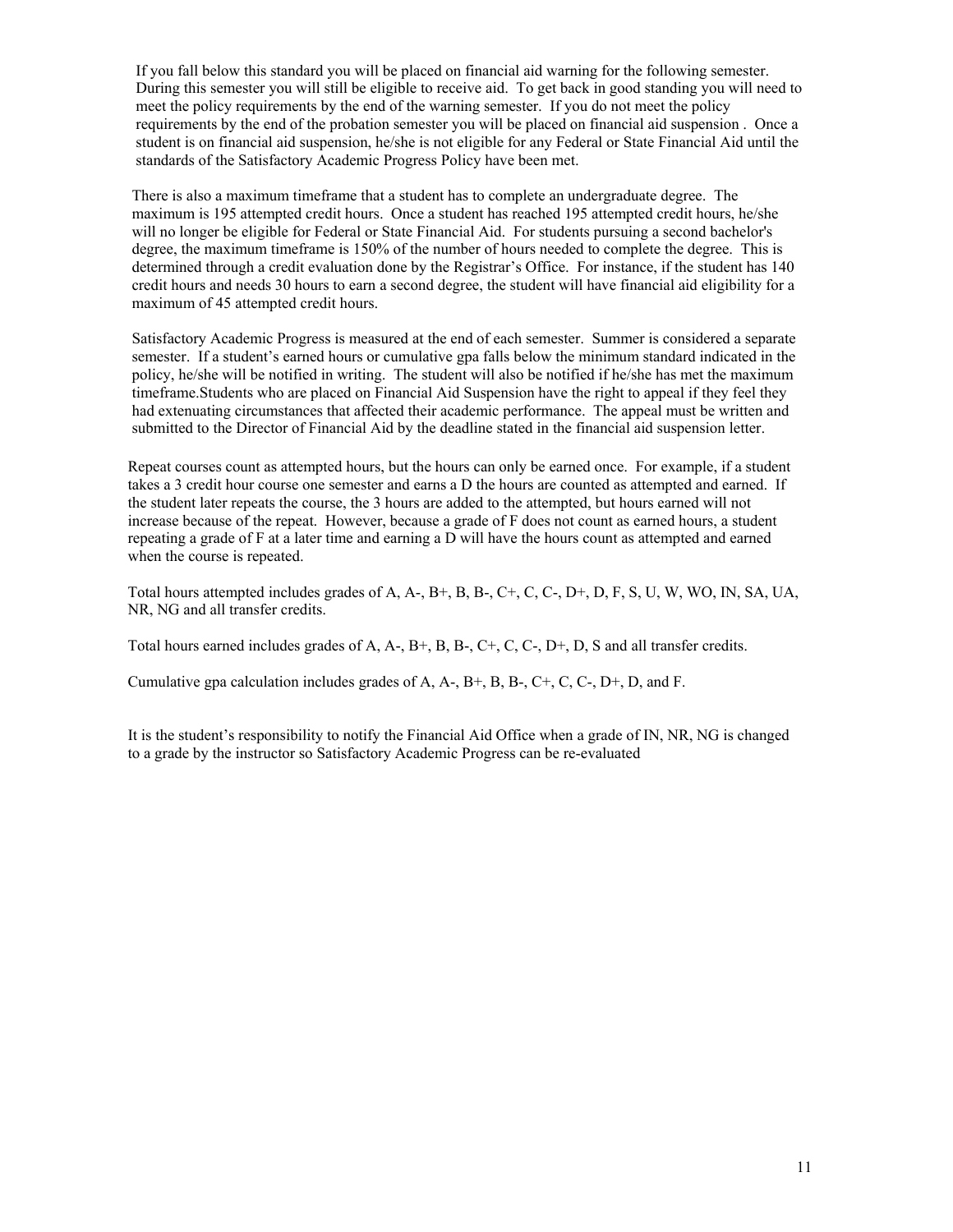#### **Return of Title IV Funds**

This policy applies to all students that participate in the following Title IV financial aid programs: Federal Pell Grant, Federal Supplemental Educational Opportunity Grant, New Mexico State Student Incentive Grant, Perkins Loan, Federal Stafford Loan and PLUS loan.

Federal regulations require that if a recipient of Title IV financial aid funds (those programs listed above) withdraws from New Mexico Tech after beginning attendance for the semester, the amount of Title IV assistance earned by the student must be determined. This is done through a calculation developed by the United States Department of Education. If the amount disbursed to the student is greater than the amount the student earned, unearned funds must be returned. If the amount disbursed to the student is less than the amount the student earned, and for which the student is otherwise eligible, he or she is eligible to receive a post-withdrawal disbursement of the earned aid that was not received.

The amount of assistance the student has earned is based upon the percentage of the semester in which the student was enrolled.

Enrolled days / total number of days in the semester  $=$  % of aid earned Once the student has completed more than 60% of the semester, he/she is considered to have earned all of the funds awarded and is not subject to the calculation.

The Return of Title IV Funds calculation has two parts. One part determines the amount of funds the school must return to the Title IV programs. The other part determines the amount of funds the student is required to return.

There are two types of withdrawals for Title IV financial aid purposes: (1) official withdrawal and (2) unofficial withdrawal.

#### Official Withdrawals

If the student officially notifies New Mexico Tech of his/her intentions to withdraw, this date is considered to be your last date of attendance and will be the official withdrawal date for calculating the amount of Title IV financial aid funds earned. This applies to both withdrawal (W) and withdrawal without prejudice (WO).

#### Unofficial Withdrawals

If a student receives grades of all F, U, or UA for a semester, the student is considered to have unofficially withdrawn from New Mexico Tech. The midpoint of the semester is used as the student's unofficial withdrawal date unless documentation is submitted to show a different last date of attendance at an academically related activity. Examples of academically related activities are attendance in class, an exam, a tutorial, computer-assisted instruction, academic counseling, academic advisement, turning in a class assignment, or attending a study group that is assigned by the school. For us to use a date later than the midpoint of the semester, you will need to have an instructor submit notice of one of the above items to the Financial Aid Office by the deadline stated in the letter we send you regarding the unofficial withdrawal.

The Financial Aid Office completes the Return of Title IV Funds calculations within 45 days of the withdrawal notification, and notifies the student of the calculation results. Funds are returned accordingly. If the student owes a grant overpayment, the student has a certain number of days to take positive action to correct the overpayment. If the student fails to take positive action by the deadline, the overpayment is referred to the Department of Education and reported on the National Student Loan Database System. The student then loses Title IV eligibility.